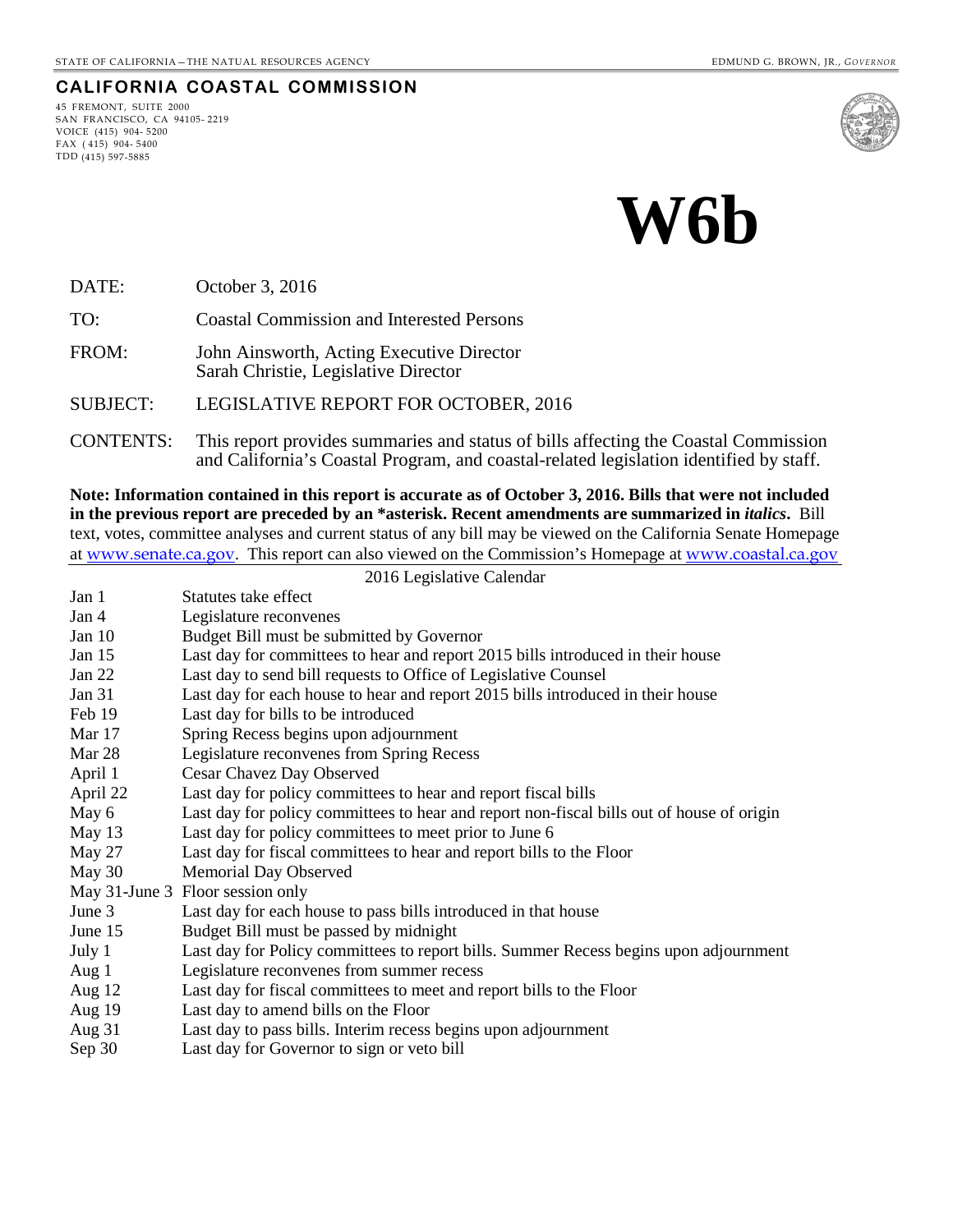# **PRIORITY LEGISLATION—SUMMARY TABLE OF COMMISSION ACTIONS**

| Bill No.         | <b>Commission</b>    | <b>Current Location</b>   | <b>Next Location</b> |
|------------------|----------------------|---------------------------|----------------------|
|                  | <b>Position/Date</b> |                           |                      |
| AB 2002 (Stone)  | Support, 5/12/16     | Senate Inactive File      |                      |
| AB 2305 (Bloom)  | Support, 4/14/16     | Amended into SB 839       |                      |
| AB 2616 (Burke)  | Support, 4/14/16;    | Chaptered                 |                      |
|                  | 6/8/16               |                           |                      |
| AB 2648 (Jones)  | Oppose, $4/14/16$    | Assm NR Comm              |                      |
| SB 1190 (Jackson | Support, 5/12/16     | <b>Assm Inactive File</b> |                      |
| SB 900 (Jackson) | Support, 4/14/16     | Vetoed                    |                      |

# **LEGISLATIVE SUMMARIES**

#### **[AB 300 \(Alejo\) Safe Water and Wildlife Protection Act of 2015](http://www.leginfo.ca.gov/pub/15-16/bill/asm/ab_0251-0300/ab_300_bill_20150817_amended_sen_v93.htm)**

This bill would enact the Safe Water and Wildlife Protection Act of 2015, requiring the State Coastal Conservancy to establish and coordinate the Algal Bloom Task Force. The task force would be comprised of a representative of the State Department of Public Health, the Department of Fish and Wildlife, Department of Food and Agriculture and the State Coastal Conservancy, and other relevant agencies. It would require the task force to review the risks and negative impacts of toxic blooms and microcystin pollution, consult with the EPA Secretary, and to submit a summary of its findings and recommendations to the Resources Secretary by January 1, 2017. Amendments of 05/28 add the State Water Pollution Cleanup and Abatement Account as a source of grant funds. *Amendments of 06/25 add "marine waters" to the definition of "waters of the state."* 

| Introduced    | 02/12/15                                                               |
|---------------|------------------------------------------------------------------------|
| Last Amended  | 08/17/15                                                               |
| <b>Status</b> | Senate Appropriations Committee, Suspense File. Held under submission. |

#### **[AB 435 \(Chang\) Natural Resources Agency: webcast of meetings and workshops](http://www.leginfo.ca.gov/pub/15-16/bill/asm/ab_0401-0450/ab_435_bill_20150818_amended_sen_v95.htm)**

This bill would require all boards, departments and commissions within the Environmental Protection Agency and the Natural Resources Agency to provide live webcasts of all public meetings in a manner that enables listeners to and viewers to ask questions and provide public comment by phone or electronic communication. The bill would require all agencies to archive the webcasts for later viewing by the public. Amendments of 05/28 specify that the bill does not apply to workshops or meetings held at "non-agency sites", and specify that archived meeting videos must be made available to the public for a period of three years. *Amendments of 05/28 make the bill no longer applicable to the Coastal Commission.* 

| Introduced    | 02/19/15                                                |
|---------------|---------------------------------------------------------|
| Last Amended  | 0.5/28/15                                               |
| <b>Status</b> | Senate Appropriations Committee. Held under submission. |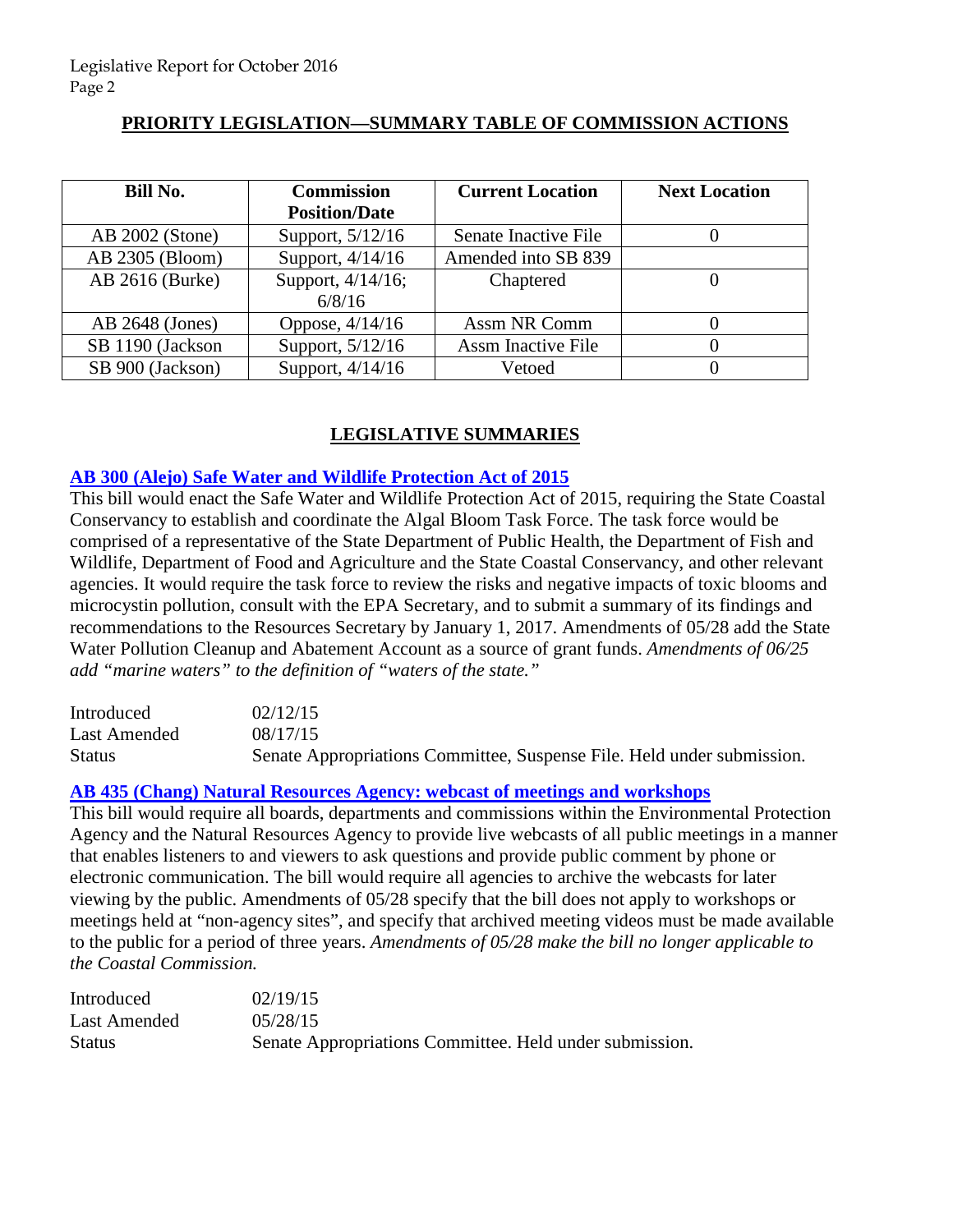#### **[AB 718 \(Chu\) Local government: powers](http://www.leginfo.ca.gov/pub/15-16/bill/asm/ab_0701-0750/ab_718_bill_20150714_amended_sen_v95.htm)**

This bill would prohibit any local government from imposing civil or criminal penalties for the act of sleeping or resting in a lawfully parked motor vehicle. *Amendments of 7/14 clarify that the bill does not supersede various other laws.* 

| Introduced    | 02/25/15                                                          |
|---------------|-------------------------------------------------------------------|
| Last Amended  | 07/14/15                                                          |
| <b>Status</b> | Failed passage in Senate. Reconsideration granted. Inactive File. |

# **[AB 988 \(Stone\) Outdoor Environmental Education and Recreation Grants Program](http://www.leginfo.ca.gov/pub/15-16/bill/asm/ab_0951-1000/ab_988_bill_20150630_amended_sen_v96.htm)**

This bill would require the Department of Parks and Recreation to establish an Outdoor Environmental Education and Recreation Grants Program for the purpose of increasing the ability of underserved and at-risk populations to participate in outdoor recreation and educational experiences by awarding grants to public organizations, nonprofit organizations, or both. The bill would require that all moneys received for the purposes of the program be deposited into the California Youth Outdoor Education Account, which would be created by the bill and would be continuously appropriated. Any bond funds made available through the program would be awarded to programs that meet the criteria of the State Urban Parks and Healthy Communities Act. Amendments of 06/01 specify that priority will be given to grant applications that primarily serve students who are eligible for free or reduced-price meals, or pupils of limited English proficiency. *Amendments of 06/30 make technical changes, and require the department to report annually to the Budget and Fiscal Committees.* 

| Introduced   | 02/26/15                                                |
|--------------|---------------------------------------------------------|
| Last Amended | 06/30/15                                                |
| Status       | Senate Appropriations Committee. Held under submission. |

# **[AB 1500 \(Mainschein\) California Environmental Quality Act: priority housing projects:](http://www.leginfo.ca.gov/pub/15-16/bill/asm/ab_1451-1500/ab_1500_bill_20160113_amended_asm_v96.htm) exempt**

This bill would exempt emergency shelter, transitional housing, and priority housing projects, as defined, from the requirements of CEQA.

| Introduced    | 02/27/15                                    |
|---------------|---------------------------------------------|
| Last Amended  | 01/13/16                                    |
| <b>Status</b> | Senate Transportation and Housing Committee |

#### **[AB 1871 \(Waldron\) Coastal resources: development: water supply projects](http://www.leginfo.ca.gov/pub/15-16/bill/asm/ab_1851-1900/ab_1871_bill_20160318_amended_asm_v98.htm)**

This bill would limit the growth-inducing impacts the Commission may consider in its review for a coastal development project for a water supply project. The Commission's review authority would be limited to how the proposed project augments existing water supplies, how it increases regional water supply reliability to drought and climate change, and how it reduces reliance on the Sacramento-San Joaquin Delta.

| Introduced    | 02/10/16                                                                    |
|---------------|-----------------------------------------------------------------------------|
| Last Amended  | 03/18/16                                                                    |
| <b>Status</b> | Assembly Natural Resources Committee, hearing cancelled at author's request |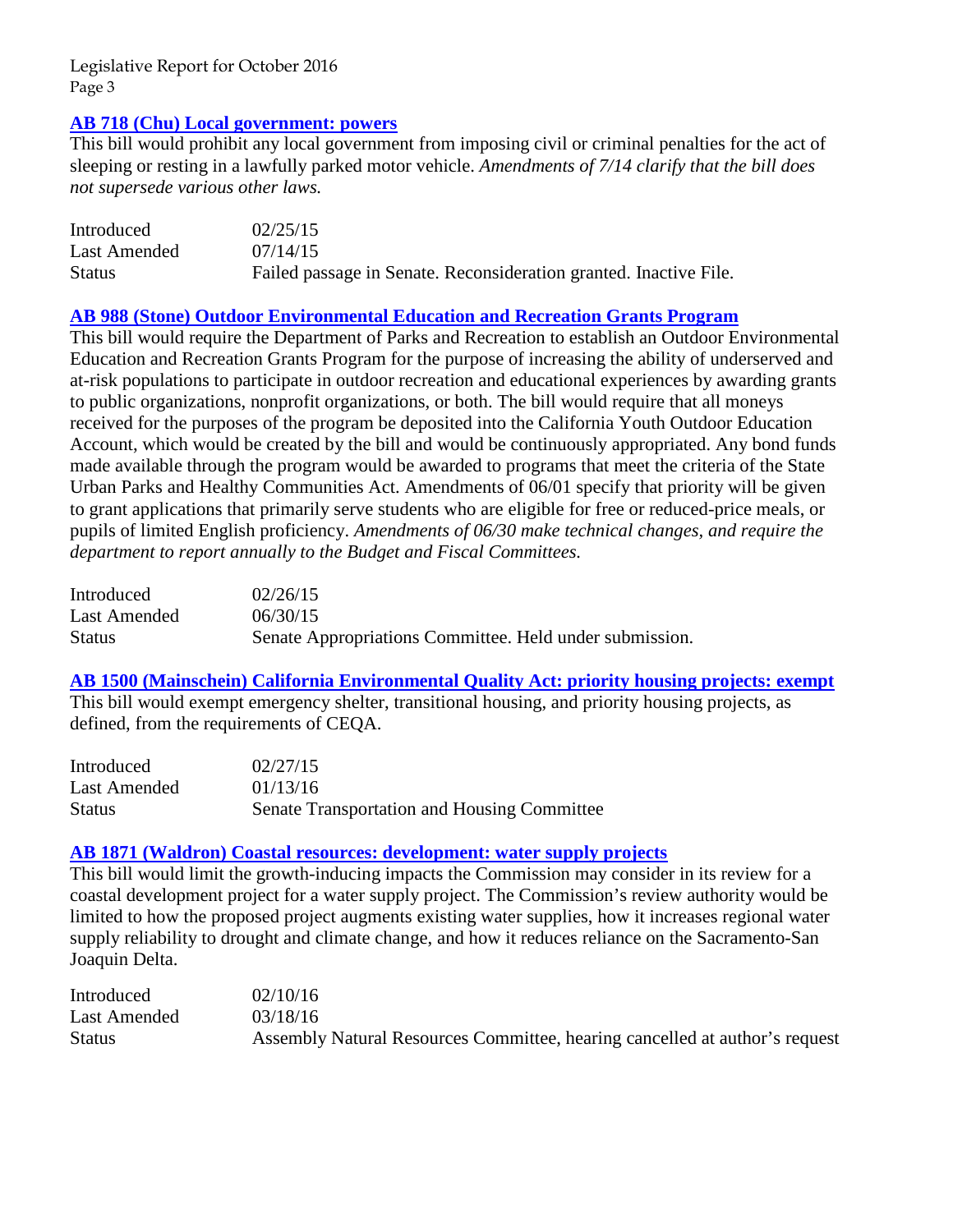# **[AB 2002 \(Stone\) Political Reform Act: California Coastal Commission](http://www.leginfo.ca.gov/pub/15-16/bill/asm/ab_2001-2050/ab_2002_bill_20160412_amended_asm_v97.htm)**

This bill would amend the definition of "administrative action" in Section 82002 of the Political Reform Act to include permit applications and other actions pending before the Coastal Commission. The bill would also amend Section 30325 of the Public Resources Code to require persons who communicate with the commission on actions described under the new definition in 82002, with certain exceptions, to comply with the requirements Political Reform Act (Chapter 6, Title 9 of the Government Code). The bill would prohibit ex parte communications within 24 hours of the public hearing on the item being discussed, and require disclosure within 24 hours of any ex parte communication that takes place seven or fewer days before the hearing item. *Amendments of 4/12 make minor, non-substantive changes.* 

| Introduced                         | 02/16/16 |
|------------------------------------|----------|
| Last Amended                       | 04/12/16 |
|                                    |          |
| <b>Commission Position Support</b> |          |

#### **[AB 2041 \(Harper\) State and local beaches: fire rings](http://www.leginfo.ca.gov/pub/15-16/bill/asm/ab_2001-2050/ab_2041_bill_20160217_introduced.htm)**

This is a spot bill relating to fire rings at local beaches.

| Introduced    | 02/17/16                        |
|---------------|---------------------------------|
| <b>Status</b> | <b>Assembly Rules Committee</b> |

#### **[AB 2171 \(Jones\) Coastal resources: development review: appeals](http://www.leginfo.ca.gov/pub/15-16/bill/asm/ab_2151-2200/ab_2171_bill_20160329_amended_asm_v98.pdf)**

As amended 03/29, this bill would add Section 30625.5 to the Public Resources code to allow an applicant or an aggrieved person file an appeal on any appealable item directly with a superior court in lieu of filing an appeal with the Commission.

| Introduced    | 02/18/16                                                           |
|---------------|--------------------------------------------------------------------|
| Last Amended  | 03/29/16                                                           |
| <b>Status</b> | Failed passage, Assembly Natural Resources & Judiciary Committees, |
|               | reconsideration granted                                            |

#### **[AB 2180 \(Ting\) Land use: development project review](http://www.leginfo.ca.gov/pub/15-16/bill/asm/ab_2151-2200/ab_2180_bill_20160924_chaptered.htm)**

As amended 03/31, and relevant to the Coastal Commission, this bill would amend the Permit Streamlining Act to reduce the length of time for a responsible agency to act on an application for residential and mixed use developments from 180 days to 90 days from the date of approval by a lead agency, or receipt of a completed application, whichever is longer. *Amendments on 08/17 exclude the Coastal Commission from the provisions of this bill.*

| <b>Status</b> | Chaptered by Secretary of State. Chapter 566, Statutes of 2016. |
|---------------|-----------------------------------------------------------------|
| Last Amended  | 08/17/16                                                        |
| Introduced    | 02/18/16                                                        |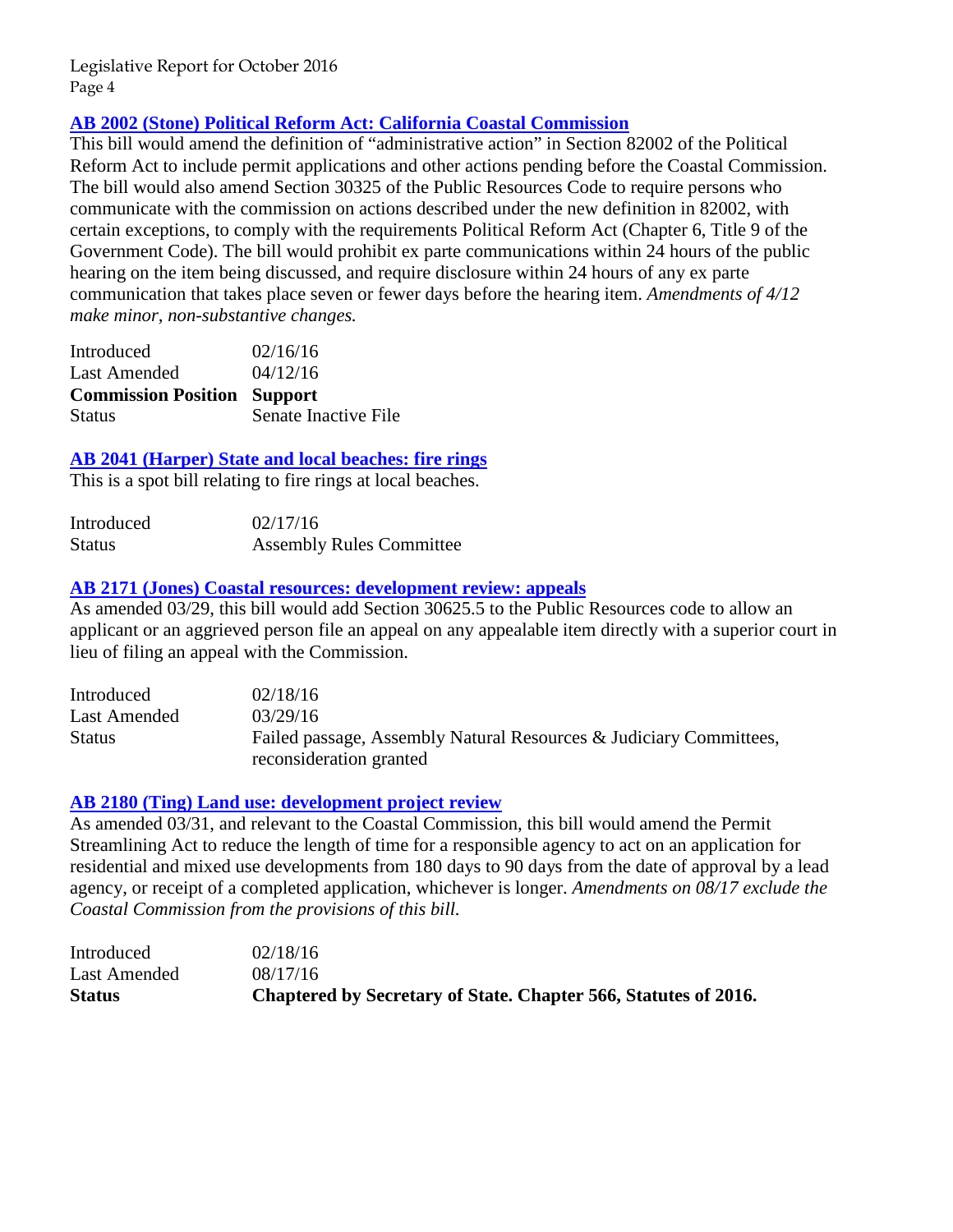#### **[AB 2185 \(Gonzalez\): State Coastal Conservancy: low-cost accommodations](http://www.leginfo.ca.gov/pub/15-16/bill/asm/ab_2151-2200/ab_2185_bill_20160318_amended_asm_v98.htm)**

This bill would require the Coastal Conservancy to develop a loan/grant program to assist private lowcost accommodations to meet their operation and maintenance needs in exchange for an easement or other legally binding instrument that protects the public benefit of the facility. The bill also requires the Conservancy, in consultation with the Commission and State Parks, to develop a list of potential low-cost accommodation projects.

| Introduced    | 02/18/16                                                                |
|---------------|-------------------------------------------------------------------------|
| Last Amended  | 03/18/16                                                                |
| <b>Status</b> | Assembly Appropriations Committee, Suspense File, Held Under Submission |

#### **[AB 2198 \(Brough\) Coastal development permits: desalination facilities](http://www.leginfo.ca.gov/pub/15-16/bill/asm/ab_2151-2200/ab_2198_bill_20160218_introduced.pdf)**

This bill would require an application for a coastal development permit for a "desalinization project" to be given priority for review and expedited permitting.

| Introduced    | 02/18/16                                                                    |
|---------------|-----------------------------------------------------------------------------|
| <b>Status</b> | Assembly Natural Resources Committee, hearing cancelled at author's request |

#### **[AB 2299 \(Bloom\) Land use: housing: second units](http://www.leginfo.ca.gov/pub/15-16/bill/asm/ab_2251-2300/ab_2299_bill_20160927_chaptered.htm)**

This bill would require cities and counties to develop ordinances allowing for second units in single family and multi-family zoning. Current law provides for the permissive development of such ordinances.

| <b>Status</b> | Chaptered by Secretary of State. Chapter 735, Statutes of 2016. |
|---------------|-----------------------------------------------------------------|
| Last Amended  | 08/26/16                                                        |
| Introduced    | 02/18/16                                                        |

#### **[AB 2305 \(Bloom\) Protection of orcas: unlawful activities](http://www.leginfo.ca.gov/pub/15-16/bill/asm/ab_2301-2350/ab_2305_bill_20160414_amended_asm_v96.htm)**

As amended 04/05, this bill would prohibit the captive holding, display, breeding, gamete collection or import, sale or transport of orca whales. The bill would allow for the rescue and rehabilitation of stranded orca. Any orcas already in captivity as of January 1, 2017 could continue to be held for educational purposes. Amendments of 04/14 clarify that an orca may be used for educational presentations. The contents of this bill were amended into SB 839, Chaptered by Secretary of State, Chapter 340.

Introduced 02/18/16 Last Amended  $04/14/16$ Status Assembly Rules Committee **Commission Position Support**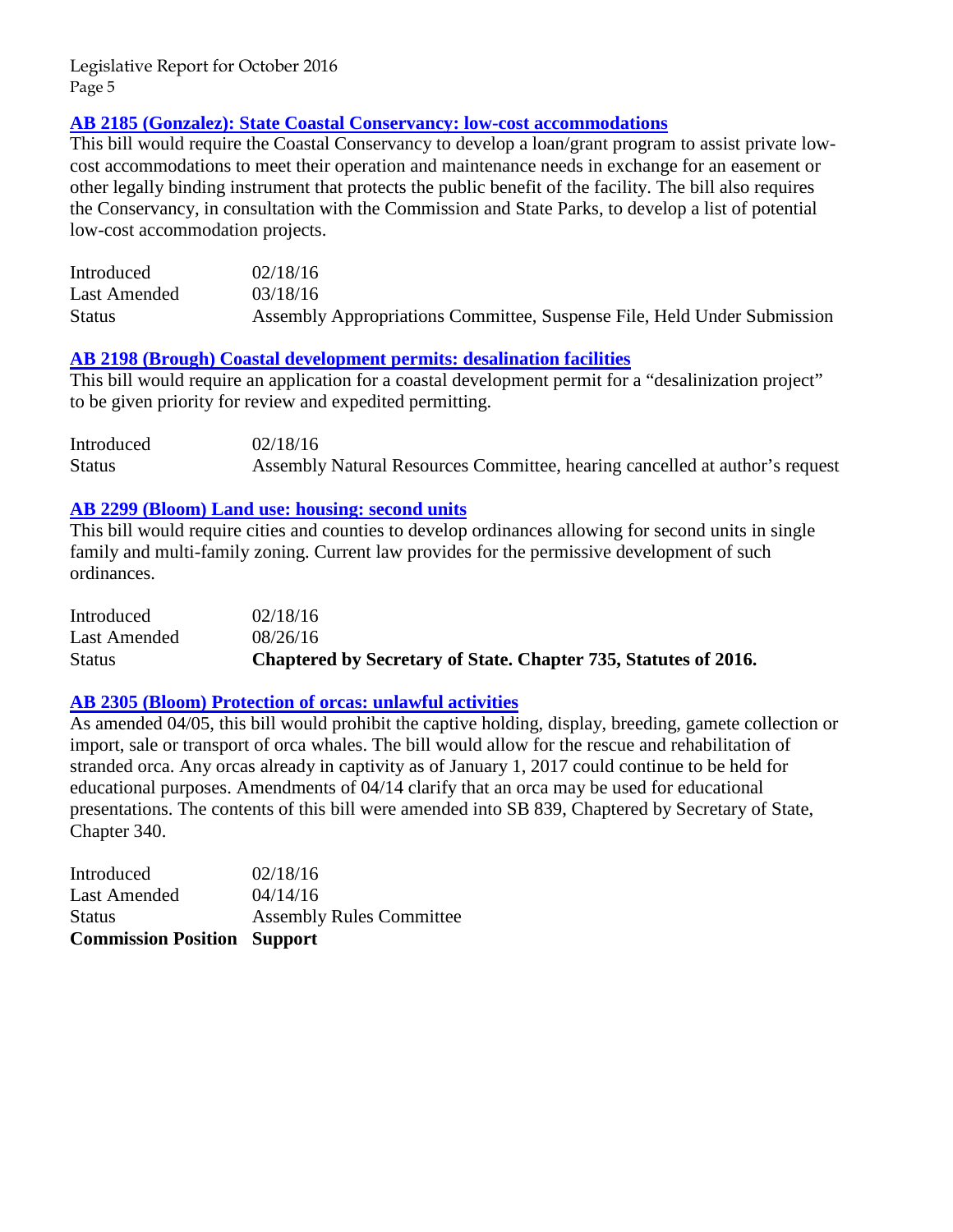#### **[AB 2406 \(Thurmond\) Housing: junior accessory dwelling units](http://www.leginfo.ca.gov/pub/15-16/bill/asm/ab_2401-2450/ab_2406_bill_20160928_chaptered.htm)**

This bill would amend Government Code Section 65852.2 to require that a local ordinance pertaining to the authorization of second units in single-family or multi-family zoning also provide for the creation of junior accessory dwelling units. The bill would also exempt those units from water or sewer hookup fees, additional parking and fire attenuation requirements.

| Status       | Chaptered by Secretary of State. Chapter 755, Statutes of 2016. |
|--------------|-----------------------------------------------------------------|
| Last Amended | 08/19/16                                                        |
| Introduced   | 02/19/16                                                        |

#### **[AB 2413 \(Thurmond\) Sea level rise preparation](http://www.leginfo.ca.gov/pub/15-16/bill/asm/ab_2251-2300/ab_2299_bill_20160405_amended_asm_v98.htm)**

This bill would require the Natural Resources Agency to complete a study by January 1, 2019, that outlines the impacts of sea level rise on low-income communities and at-risk communities and public projects and infrastructure. The study would also include short-term and long-term recommendations.

| Introduced    | 02/19/16                                    |
|---------------|---------------------------------------------|
| <b>Status</b> | <b>Assembly Natural Resources Committee</b> |

**[AB 2444 \(Garcia\) California Water Quality, Coastal Protection and Outdoor Access for All Act](http://www.leginfo.ca.gov/pub/15-16/bill/asm/ab_2401-2450/ab_2444_bill_20160623_amended_asm_v94.htm)** This bill would create the California Parks, Water Quality, Coastal Protection, and Outdoor Access Improvement Act of 2016, which would authorize the issuance of bonds in an unspecified amount to finance water quality, coastal protection and public outdoor access programs. Amendments of 04/13 add parks to the title and subject of the bill, and specify that 60% of the allotted funding for parks must be allotted to cities and districts other than a regional park district, in relation to the ratio of the population served, and 40% to counties and regional park districts and/or regional open space districts. *Amendments of 08/01 strike the \$3,120,000,000 cap on the measure, and make adjustments to allocated funding amounts to various agencies.*

| Introduced    | 02/19/16                                     |
|---------------|----------------------------------------------|
| Last Amended  | 08/01/16                                     |
| <b>Status</b> | Senate Natural Resources and Water Committee |

#### **[AB 2616 \(Burke\) California Coastal Commission: membership: environmental justice](http://www.leginfo.ca.gov/pub/15-16/bill/asm/ab_2601-2650/ab_2616_bill_20160924_chaptered.htm)**

This bill specifies that the Governor must appoint one of four commissioners who represents and works with communities most burdened by high levels of pollution and environmental justice issues. The bill would also authorize the Commission to consider Environmental Justice concerns in its actions.

| <b>Commission Position Support</b> |                                                                 |
|------------------------------------|-----------------------------------------------------------------|
| <b>Status</b>                      | Chaptered by Secretary of State. Chapter 578, Statutes of 2016. |
| <b>Last Amended</b>                | 08/16/16                                                        |
| Introduced                         | 02/19/16                                                        |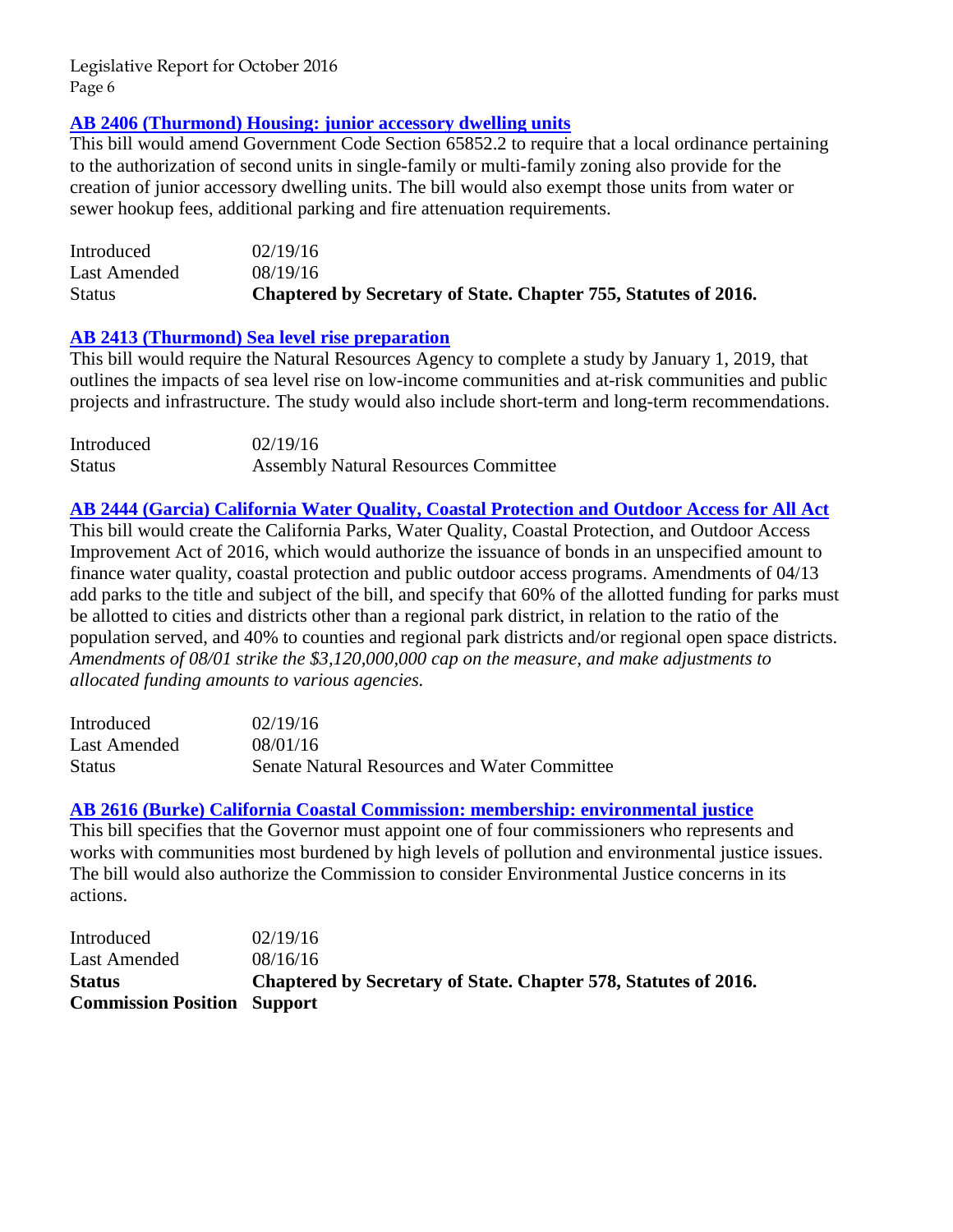# **[AB 2628 \(Levine\) Political Reform Act: post-governmental employment](http://www.leginfo.ca.gov/pub/15-16/bill/asm/ab_2601-2650/ab_2628_bill_20160419_amended_asm_v96.htm)**

This bill would add Section 87496.5 to the Political Reform Act to prohibit an elected or appointed officer of a state or local public agency from maintaining employment, take consultation fees from, or otherwise aid, consult with or assist for compensation any entity seeking a permit or any other regulatory action from the board, commission or other body on which he/she served for a period of one year. The bill would require public agencies to post on their internet websites annual statements of economic interest (Form 700) from specified officers.

| Introduced    | 02/19/16                                                                 |
|---------------|--------------------------------------------------------------------------|
| Last Amended  | 04/19/16                                                                 |
| <b>Status</b> | Assembly Appropriations Committee, Suspense File. Held under submission. |

#### **[AB 2648 \(Jones\) Coastal Commission: delegation of authority](http://www.leginfo.ca.gov/pub/15-16/bill/asm/ab_2601-2650/ab_2648_bill_20160318_amended_asm_v98.htm)**

This bill would authorize a coastal county to petition a superior court to obtain a writ of mandate requiring the Commission's regulatory authority to be delegated to the county. The county would become the exclusive authority for the enforcement of state and federal coastal laws. The bill would also allow an aggrieved person to file an appeal of any appealable action on a coastal development permit directly to a superior court in lieu of filing an appeal with the Commission.

| <b>Commission Position Oppose</b> |                                                      |
|-----------------------------------|------------------------------------------------------|
| <b>Status</b>                     | Failed Passage, Assembly Natural Resources Committee |
| Last Amended                      | 03/18/16                                             |
| Introduced                        | 02/19/16                                             |

# **[AB 2658 \(Maienshein\) California Coastal Commission: ex parte communications: meetings](http://www.leginfo.ca.gov/pub/15-16/bill/asm/ab_2651-2700/ab_2658_bill_20160219_introduced.pdf)**

This bill would extend current ex parte reporting requirements to members of the Coastal Commission staff. The bill would also require all hearings, workshops, or written proceedings to be promptly posted on the Commission's website to allow for public comment.

Introduced 02/19/16 Status Assembly Natural Resources Committee, hearing cancelled at author's request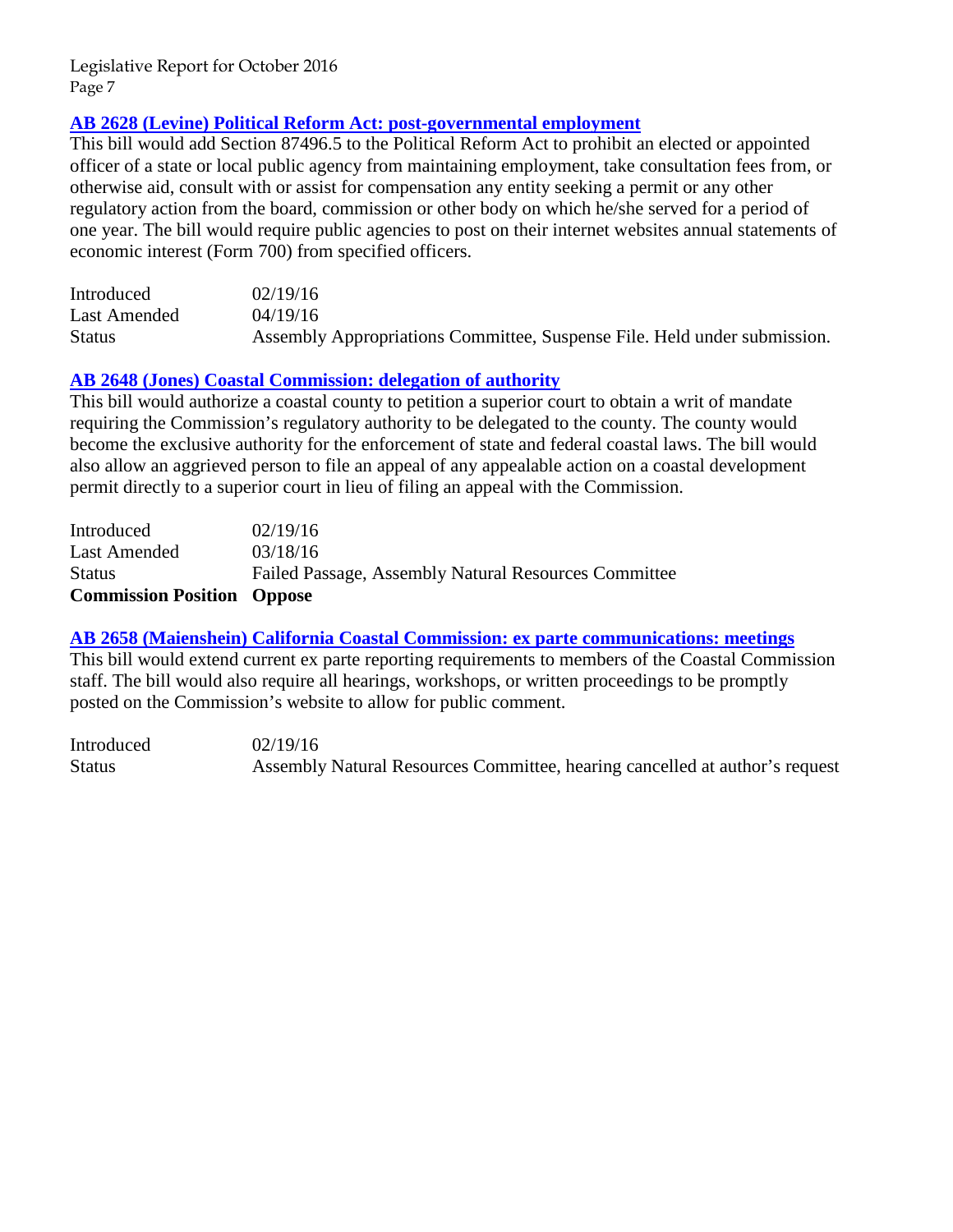# **SB 233 (Hertzberg) [Marine resources and preservation](http://www.leginfo.ca.gov/pub/15-16/bill/sen/sb_0201-0250/sb_233_bill_20150716_amended_asm_v94.htm)**

This bill would amend the California Marine Resources Legacy Act in the Fish and Game Code, related to artificial reef conversion of offshore oil and gas facilities. The bill designates the Department of Fish and Wildlife as the lead agency for environmental review an under CEQA for an application to partially remove an offshore structure. The bill requires the Department to determine the cost savings of partial removal compared with full removal, as well as make the determination of whether partial removal provides a net environmental benefit. The bill includes consideration of greenhouse gas emissions as part of the analysis of net environmental benefit. The bill makes changes to the application process, and changes to the timing of the distribution of funds. This bill designates the State Lands Commission as the lead agency under CEQA, requires the applicant to provide sufficient funds for all agencies to perform the responsibilities proscribed by the bill, and gives the Ocean Protection Council the responsibility of determining the appropriate weight to be given to adverse impacts to the marine environment versus greenhouse gas emissions. The bill would allow the first applicant to partially remove an offshore platform to pay startup and other costs associated with processing the application as determined by the department*.* 

| Introduced    | 02/13/15                                                                   |
|---------------|----------------------------------------------------------------------------|
| Last Amended  | 07/16/15                                                                   |
| <b>Status</b> | Assembly Appropriations Committee, hearing cancelled at request of author. |

#### **[SB 317 \(De Leon\) The Safe Neighborhood Parks, Rivers, and Coastal Protection Bond Act](http://www.leginfo.ca.gov/pub/15-16/bill/sen/sb_0301-0350/sb_317_bill_20150505_amended_sen_v96.htm)**

This bill would enact the Safe Neighborhood Parks, Rivers, and Coastal Protection Bond Act of 2016, which, if adopted by the voters at the November 8, 2016, statewide general election, would authorize the issuance of bonds in an unspecified amount pursuant to the State General Obligation Bond Law to finance a safe neighborhood parks, rivers, and coastal protection program. The bill would authorize a total bond issuance amount of \$2,450,000,000. Of that amount, \$350,000,000 would be specified for coast and ocean protection, and \$370,000,000 for rivers, lakes and streams. This bill has an urgency clause. *Amendments of 05/05 up to 10% of funds allocated for each chapter may be used for project planning and monitoring, and specify that no more than 5% of funds allocated to a grant program may be used for administrative costs.* 

| Introduced    | 02/23/15                                |
|---------------|-----------------------------------------|
| Last Amended  | 05/05/15                                |
| <b>Status</b> | Appropriations Committee, Suspense File |

#### **[SB 788 \(McGuire\) California Coastal Protection Act of 2015](http://www.leginfo.ca.gov/pub/15-16/bill/sen/sb_0751-0800/sb_788_bill_20150602_amended_sen_v97.htm)**

This bill would repeal Section 6422 of the Coastal Sanctuary Act, which currently authorizes the State Lands Commission (SLC) to enter into a lease for the extraction of oil or gas from state-owned tide and submerged lands in a California Coastal Sanctuary if SLC determines that the oil or gas deposits are being drained by producing wells on adjacent federal lands, and the lease is in the best interest of the state. The effect of this would be to prohibit any on or offshore drilling into oil reserves known as Tranquillon Ridge offshore Santa Barbara County. This bill is a reintroduction of SB 1096 (Jackson) from the previous legislative session.

| Introduced    | 05/04/15                                                                 |
|---------------|--------------------------------------------------------------------------|
| Last Amended  | 06/02/15                                                                 |
| <b>Status</b> | Assembly Appropriations Committee, Suspense File. Held under submission. |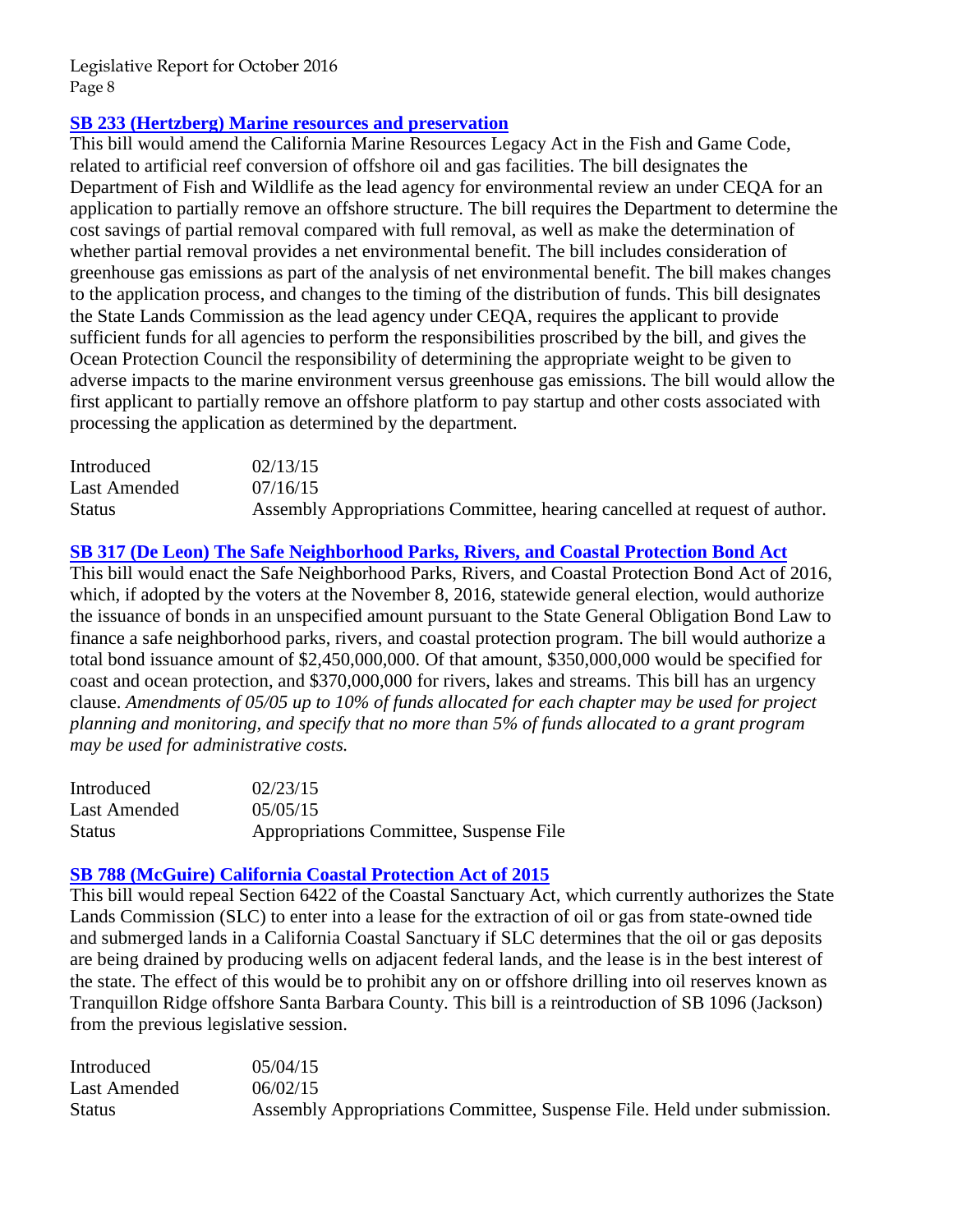# **[SB 900 \(Jackson\) Coastal Oil Well Cleanup Act](http://www.leginfo.ca.gov/pub/15-16/bill/sen/sb_0851-0900/sb_900_bill_20160830_enrolled.htm)**

This bill would require the State Lands Commission to conduct a statewide survey to remediate "legacy" oil wells in state waters for which there is no responsible party, survey and monitor natural oil seeps in state waters, and conduct a survey of all legacy oil wells along the California coastline. *Amendments of 8/19 make minor, technical changes to the definitions section.* 

| <b>Commission Position Support</b> |                           |
|------------------------------------|---------------------------|
| <b>Status</b>                      | <b>Vetoed by Governor</b> |
| <b>Last Amended</b>                | 08/19/16                  |
| <b>Status</b>                      | Introduced 02/08/16       |
| <b>Last Amended</b>                | 05/31/16                  |
| Introduced                         | 01/21/16                  |

#### **[SB 839 \(Committee on Budget and Fiscal Review\) Public Resource](http://www.leginfo.ca.gov/pub/15-16/bill/sen/sb_0801-0850/sb_839_bill_20160913_chaptered.htm)**

This is an omnibus budget trailer bill that amends numerous code sections*.* Relevant to the Coastal Commission, it contains the language in AB 2305 pertaining to captive orcas.

| Introduced                         | 01/07/16                                                        |
|------------------------------------|-----------------------------------------------------------------|
| Last Amended                       | 08/26/16                                                        |
| <b>Status</b>                      | Chaptered by Secretary of State. Chapter 340, Statutes of 2016. |
| <b>Commission Position Support</b> |                                                                 |

# **[SB 968 \(Monning\) Diablo Canyon Units 1 and 2: power plant](http://www.leginfo.ca.gov/pub/15-16/bill/sen/sb_0951-1000/sb_968_bill_20160926_chaptered.htm)**

This bill would require the Public Utilities Commission to cause an assessment to be made completed by an independent third party review of the economic impacts and benefits of the closure of Diablo Canyon Nuclear Generating facility, if the power plant were to cease operations. *Amendments of 08/17 change the source of funding for additional staffing to facilitate the assessment from the PUC reimbursement account to the nuclear decommissioning funds established for Diablo Canyon Units 1 and 2.* 

| <b>Status</b> | Chaptered by Secretary of State. Chapter 968, Statutes of 2016. |
|---------------|-----------------------------------------------------------------|
| Last Amended  | 08/17/16                                                        |
| Introduced    | 02/08/16                                                        |

#### **[SB 1190 \(Jackson\) California Coastal Commission: ex parte communications](http://www.leginfo.ca.gov/pub/15-16/bill/sen/sb_1151-1200/sb_1190_bill_20160608_amended_asm_v95.htm)**

This bill would prohibit interested parties from conducting ex parte communications with commissioners for adjudicative and enforcement matters, and prohibit a commissioner from voting on a project for which an ex parte communication has taken place. A violation of this prohibition would disqualify the individual from serving as a commissioner. The bill would also prohibit a commissioner from attempting to influence a staff analysis or recommendation prior to the publication of the staff report or recommendation. *Amendments of 8/19 make minor, technical changes to the definitions used in the bill.*

| Introduced                         | 01/21/16                      |
|------------------------------------|-------------------------------|
| Last Amended                       | 08/19/16                      |
| <b>Commission Position Support</b> |                               |
| <b>Status</b>                      | <b>Assembly Inactive File</b> |